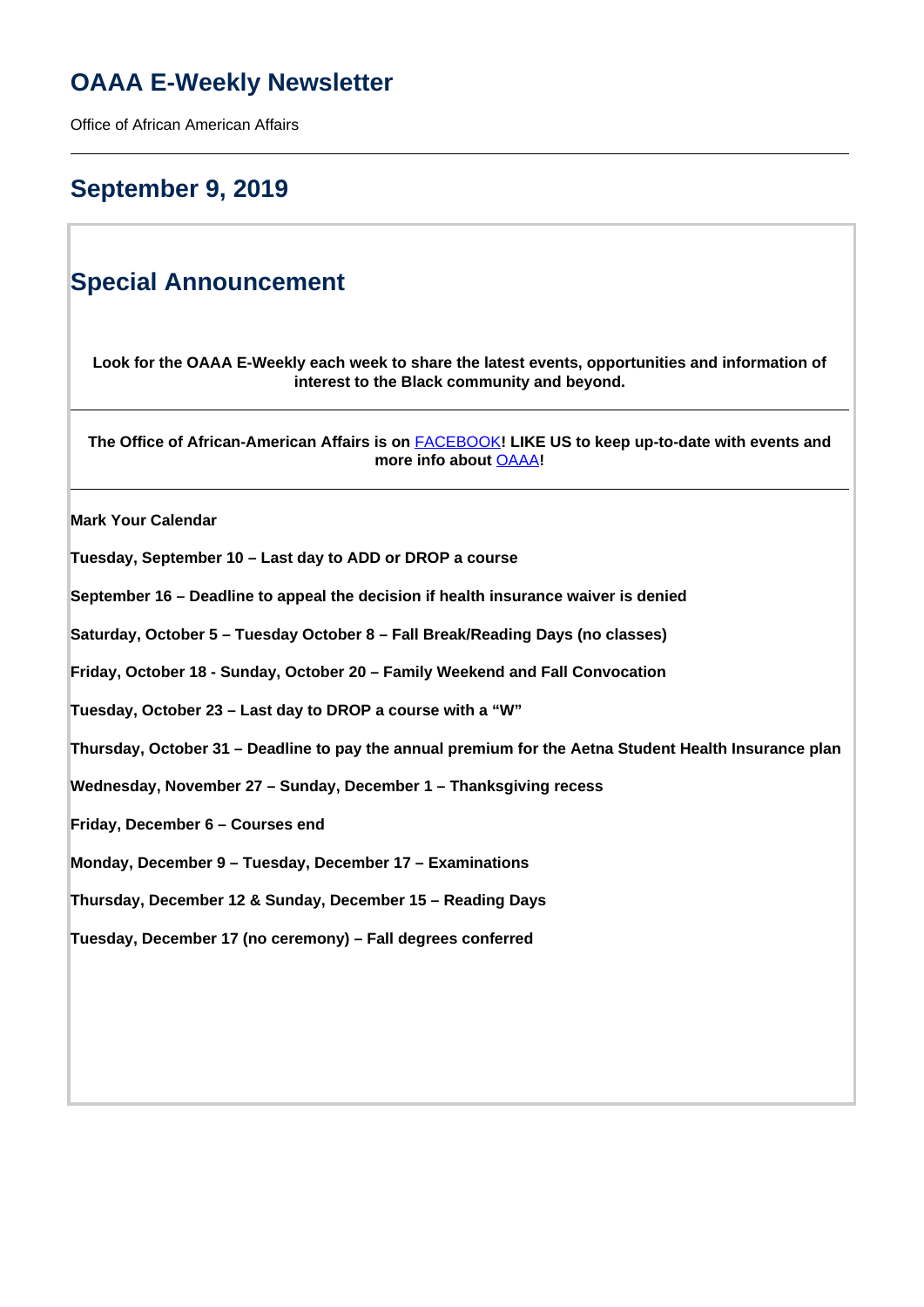### **OAAA Announcements & Services**

"Raising-the-Bar 4.0" Study Sessions with OAAA Peer Advisors - Fall 2019 Every Monday through Thursday – 4:00-8:00 pm – LPJ Cultural Center

Calculus Tutoring

Every Monday & Thursday – 2:00 pm-4:30 pm – W.E.B DuBois Center Conference Room. #2 Dawson's Row. For more information, contact Travis Elliott (ste3an@virginia.edu)

UVA Writing Center

Need help with a writing assignment or term paper? The UVa Writing Center is a resource staffed by graduate and undergraduate student tutors and available to all students. Tutors work one-on-one with students in 50-minute appointments with drafting, revision, argument structure and other concerns (Note: This does not include proof-reading or editing). For more information, register at https://virginia.mywconline.com

Black Fridays Every Friday – 1:30 pm - LPJ Black Cultural Center #3 Dawson's Row Come & join us for food & fellowship!

Black College Women (BCW) Book Club Meetings Every Second & Fourth Sunday - 6:30 pm – New Cabell Hall - Room 415

Black President's Council (BPC) Meetings Every Second & Fourth Monday - 6:30 pm – Newcomb Hall Board Rm 376

Black College Women (BCW) - In the Company of my Sister Every Wednesday - 12:00 pm - W.E.B Dubois Conference Room #2 Dawson's Row Contact: Dean Mason (mgm7g@virginia.edu) for more Information.

Black Male Initiative (BMI) Meetings Every Monday, 12:00 noon – 1:30 pm – W.E.B. Dubois Conference Room #2 Dawson's Row Contact: Dean Mason for more information.

OAAA/GradSTAR Lunch Series: Tuesdays @ DuBois Every Second & Fourth Tuesday 12:30-2:00 pm - W.E.B. DuBois Conference m #2 Dawson's Row

Join Dean Patrice Grimes for lunch and conversation. Space is limited. Make sure to RSVP to reserve your spot: https://doodle.com/poll/7a6ew5e4wftk4tic

### **Quote of the Week**

**"It isn't luck, and it isn't circumstances, and it isn't being born a certain way that causes a person's future to become what it becomes." - Azie Taylor Morton**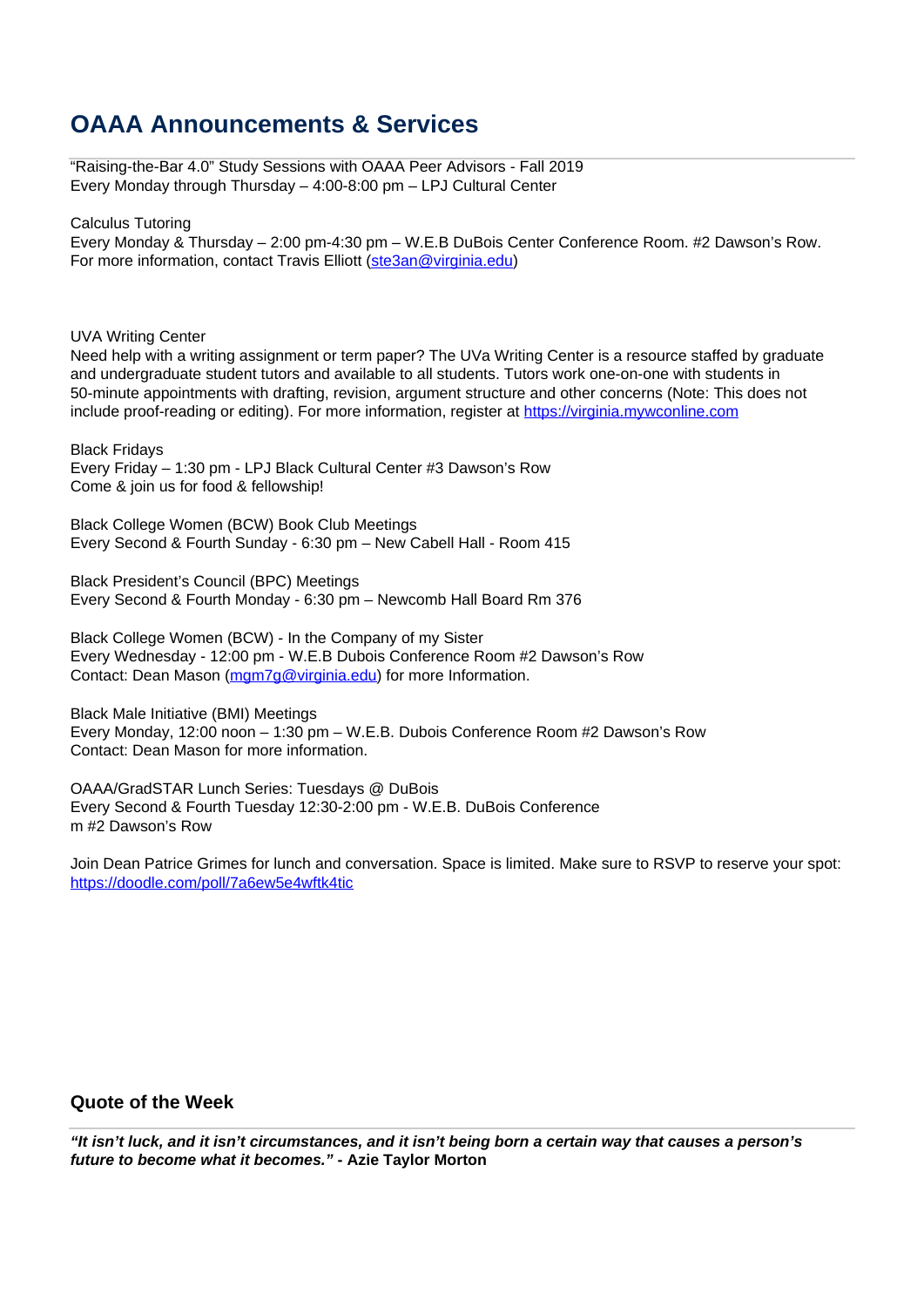

**Student Spotlight** Natasha Coleman is a fourth year Nursing major from Richmond, Virginia. As a 2019-2020 Senior Peer Advisor in the Office of African-American Affairs Peer Advisor Program, she supports and counsels Black first-year and entering transfer students during their college transition. On Grounds, she is also a member of Sigma Theta Tau International Honor Society, a Nursing Student Ambassador and in the OAAA/GradSTAR Faculty-Student Mentoring Program. In the community, she volunteers for Loaves and Fishes Food Pantry. Natasha has a strong interest in labor & delivery nursing and oncology nursing. After graduation, she plans to work on one of those units, and eventually return to graduate school to become a Family Nurse Practitioner.

> You can nominate someone (not yourself) to be in the Spotlight. Send your nominations to Dean Patrice Grimes (parimes@virginia.edu) every Thursday by 12 noon.

### **Quote's Corner**



Azie Taylor Morton (February 1, 1936-December 7, 2003) is

distinguished as the only African American to become Treasurer of the United States. Appointed by President Jimmy Carter in 1977, Morton served as the United States' 36th Treasurer until January 20, 1981. Her signature was printed on U.S. currency for three years. Born in Dale, Texas, she attended the Texas Blind, Deaf, and Orphan School during her high school years, because there was no other high school for African Americans in Dale for her to attend. She graduated at the top of her class at age 16. In 1952, Morton enrolled at Huston-Tillotson University, an all-black college in Austin, Texas, graduating cum laude with a Bachelor of Science degree in commercial education. After having a teaching position in a state-sponsored school for delinquent girls, she later moved to Washington. There, she served on President John F. Kennedy's Committee on Equal Employment Opportunity, beginning twenty years of service in the public sector. In addition, she was a member of the American Delegation to Rome, Italy for the Enthronement of Pope John Paul II in 1978, Chair of the People to People Mission to the Soviet Union and China in 1986, and an Election Observer for Presidential elections in Haiti, Senegal and the Dominican Republic. After returning to Texas, Morton served on the Austin Housing Authority Board of Commissioners (HACA) from 1999 to 2001. She experienced a massive stroke at her home in Austin and died the following day from complications. The HACA set up the Azie Taylor Morton Scholarship Fund after her death, to provide scholarships for low-income students attending Huston-Tillotson College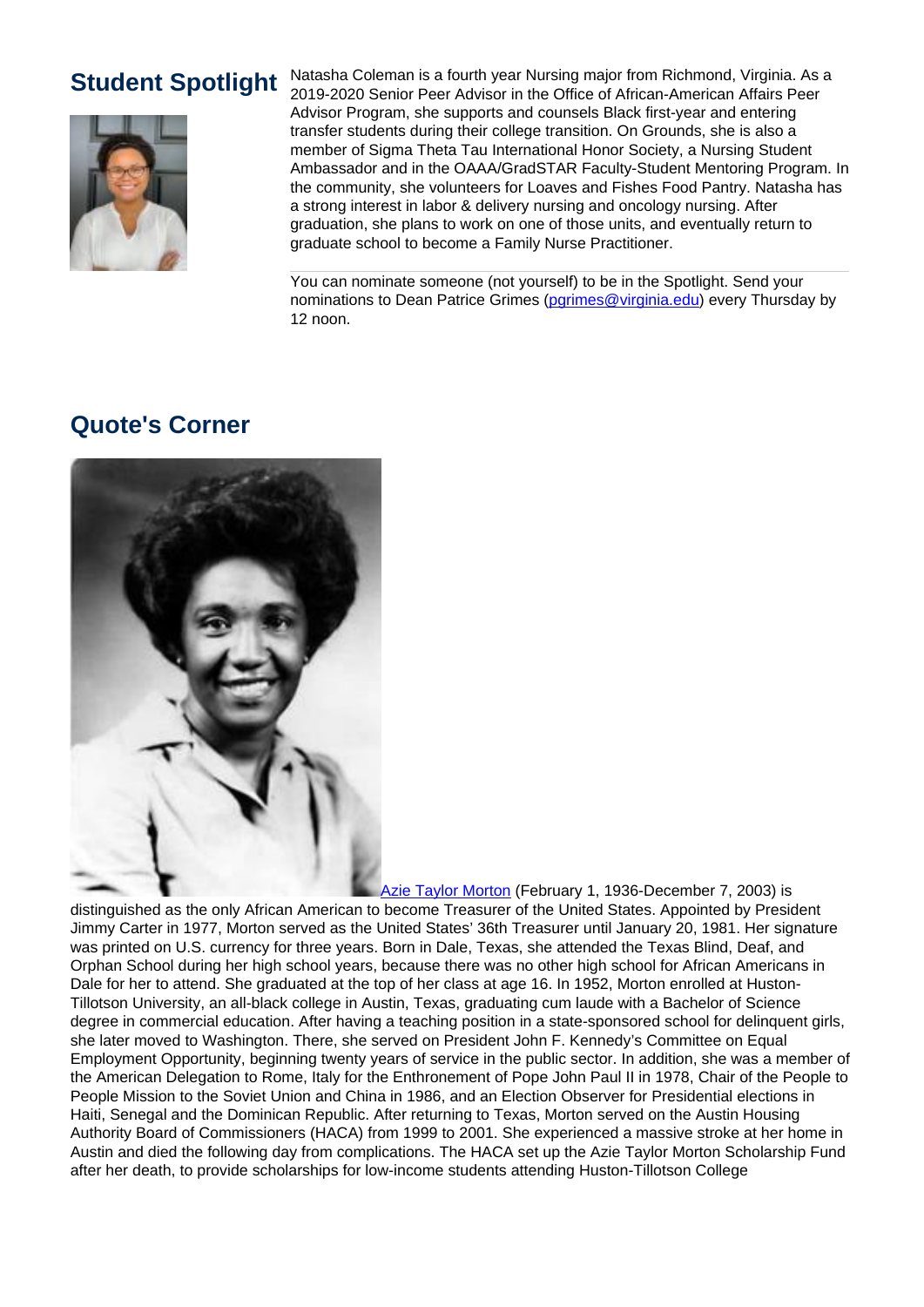# **Upcoming Events**

Upcoming Events at UVA (All events are free and open to the public unless otherwise noted.)

Meet the OAAA Deans and Staff

Monday, September 9 - 12:30 PM - OAAA Main Conference Room -- #4 Dawson's Row

Come to an informal open house at OAAA to meet the deans, staff, and find out what services are available this year. Lunch provided!

African Studies Colloquium Series: Meet and Greet

Wednesday, September 11 – 3:30 pm – Minor 110

Come to the first of many events this year in this returning series, sponsored by the Carter G. Woodson Institute for African-American and African Studies at the University. For the full Fall 2019 schedule, visit woodson.as.virginia.edu/asc-2019

Reading Sula: A Tribute to Toni Morrison

Thursday, September 12 – 9:30 am-6:00 pm – Minor Hall, Rooms 110 & 125

In memory of the acclaimed novelist, Toni Morrison, volunteers will read passages from her novel, Sula during the day, followed by a roundtable discussion. The event will be live-streamed on the Woodson Institute's Facebook page. You can also listen to a live broadcast on 100.1 FM radio or online at wxtj.fm.

Fellowships Series: Introductory Workshop

Monday, September 16 - 4:00 pm-5:00 pm – Rotunda Multipurpose Room (121)

Don't know what fellowships are? Wondering what the point of pursuing any of them might be? Unsure of how you could be competitive? Come enjoy a chance to envision yourself as an applicant for these incredible opportunities. This workshop is most appropriate for first and second years or older students who have yet to be exposed to the Office of Citizen Scholar Development.

Fellowships Series: Truman Scholarship Information Session

Monday, September 23 - 4:00-5:00 pm – Rotunda Multipurpose Room (121)

Are you a dynamic leader? An activist dedicated to positive change? Committed to public service? If you answered 'yes' to any of those questions, you should consider the Truman Scholarship, which provides \$30,000 toward graduate school and access to a network of incredible leaders. Come even if you aren't sure about the graduate school part. Apply as a third year.

Fellowships Series: Goldwater Scholarship Information Session

Monday, September 30 - 4:00-5:00 pm – Rotunda Multipurpose Room (121)

Do you love research? Are you considering pursuing research science, mathematics, or engineering as a career? Are you simply a STEM student and want to at least explore an exciting opportunity? Come learn about the award and the process for nomination by the University of Virginia. Apply as a second or third year – so first years should definitely come!

UVa Upward Bound Volunteer Tutors

Are you eager for an opportunity to invest in the academic success of talented, local high school scholars? Upward Bound is a federally funded college preparatory program that provides academic support to high school students from Charlottesville and several neighboring county school systems. Any questions? Contact Davonda Smith, Education and Outreach Coordinator (davonda.smith@virginia.edu, 434.982.4553).

In the Community

Lunch & Learn with IRC: Refugee Voices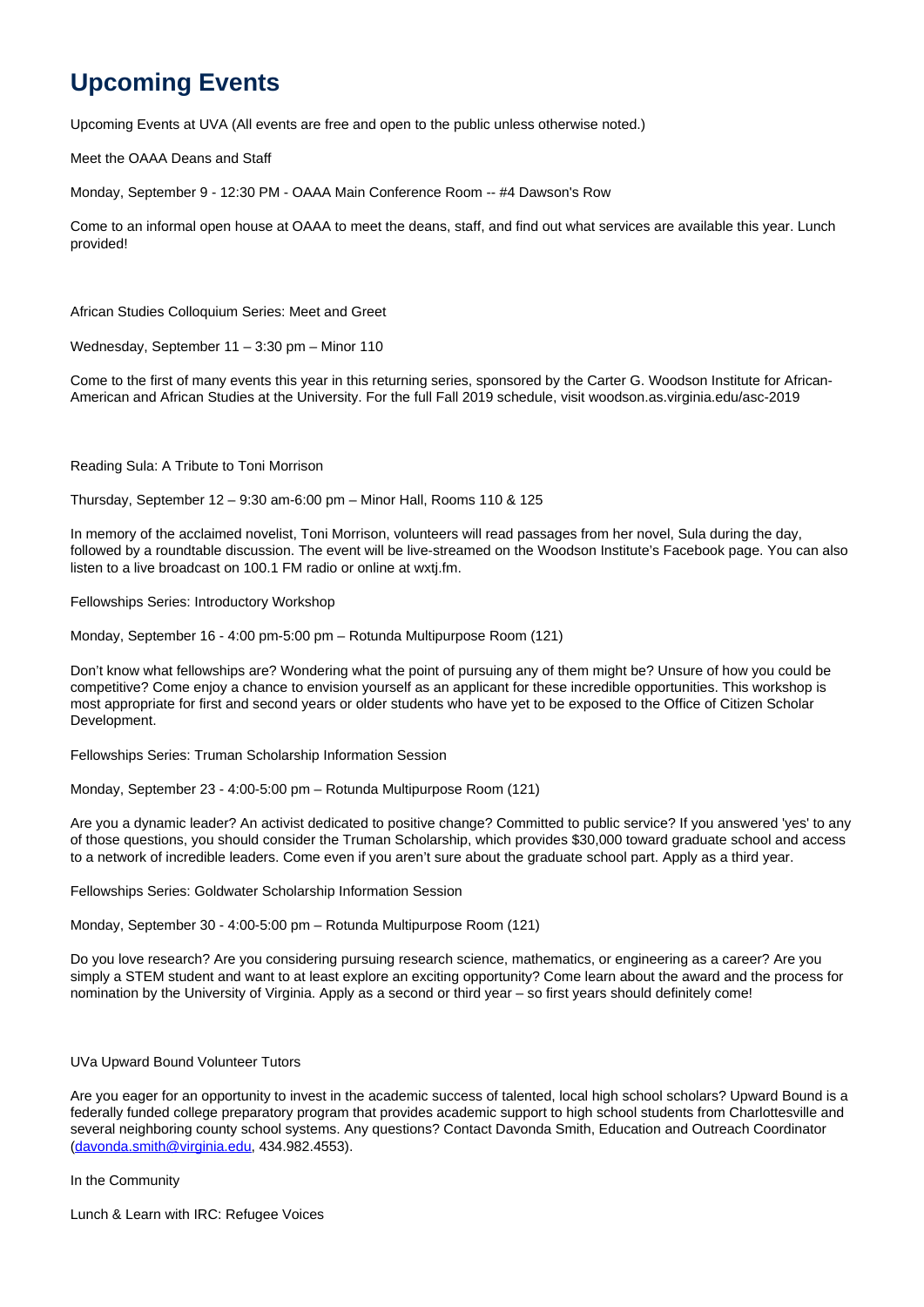Friday, September 13 – 12:000 noon – Jefferson-Madison Regional Library - Central Branch, 201 E. Market Street, Charlottesville 22902

Join the International Rescue Committee for a brown-bag discussion with former refugee community members moderated by IRC Executive Director Harriet Kuhr.

A Journey from Slavery to Freedom: Burkley Bullock and the Ivy Creek Baptist Church

Sunday, September 15 – 3:00 pm – Ivy Creek Foundation, 1780 Earlysville Rd, Charlottesville 22903

Dr. Scot French of the University of Central Florida will present a talk on the life and times of Burkley Bullock, who was a church founder and a pioneer business person in Charlottesville in the post-Reconstruction era.

Charlottesville – Albemarle NAACP Monthly Membership Meeting

Second Monday of each month - 7:00 pm - Jefferson School City Center, 233 4th Street NW, Charlottesville, VA 22901

Meet in the Mary Williams Center on the first floor adjacent to the Vinegar Hill Café. Free parking is available on site.

2019 Charlottesville Chamber of Commerce Minority Business Luncheon

Tuesday, September 17 - 11:30 am - 1:30 pm - Jefferson School African American Heritage Center, 2nd floor 233 4th Street NW, Charlottesville, VA

The Chamber Business Diversity Council will host the 2019 CBDC Minority Business Luncheon as one of six events for the first City of Charlottesville Minority Business Week! The event will include a dynamic speaker, Mr. Thomas Penny, President, Donohoe Hospitality Services, networking and a delicious lunch catered by Pearl Island Catering. The 2019 CBDC John F. Bell Vanguard Award recipient will be presented.

NAACP Annual Freedom Fund Banquet - Charlottesville

Friday, September 27 - 7:00 pm-10:30 pm - Charlottesville Doubletree Hotel, 990 Hilton Heights Road, 22901

The evening will begin at 5:45 p.m. with a silent auction and cash bar in the lobby of the hotel. The program starts at 7:00 pm; dinner is served at 7:30 pm. The featured speaker is Dr. Marcus L. Martin, Professor Emeritus, Emergency Medicine, Vice President and Chief Officer for Diversity and Equity for the University of Virginia. For more information.

Determined: the 400-Year Struggle for Black Equality (exhibit)

Now through March 2020 – Virginia Museum of History and Culture, Richmond, VA

The Virginia Museum of History & Culture is offering free admission to UVA students through the end of next March while a special exhibition, Determined: The 400-Year Struggle for Black Equality, is on display. Through profiles of 30 individuals, more than 100 evocative objects, and multimedia interpretive content, the exhibition commemorates the arrival of enslaved Africans in Virginia in 1619. UVA is a University Partner sponsoring the project.

### **Opportunites with Deadlines**

Madison House Registration Now Open

Application Deadline: Tuesday, September 10

There are over 20 different volunteer programs to choose from! Visit the Madison House website to sign up. Our staff and student leaders would be excited to discuss with you the various opportunities that Madison House offers or answer any questions. Connect at 434.977.7051, email or stop by Monday through Friday 9:00 am-5:00 pm. Location: 170 Rugby Road in between Beta Bridge and Mad Bowl.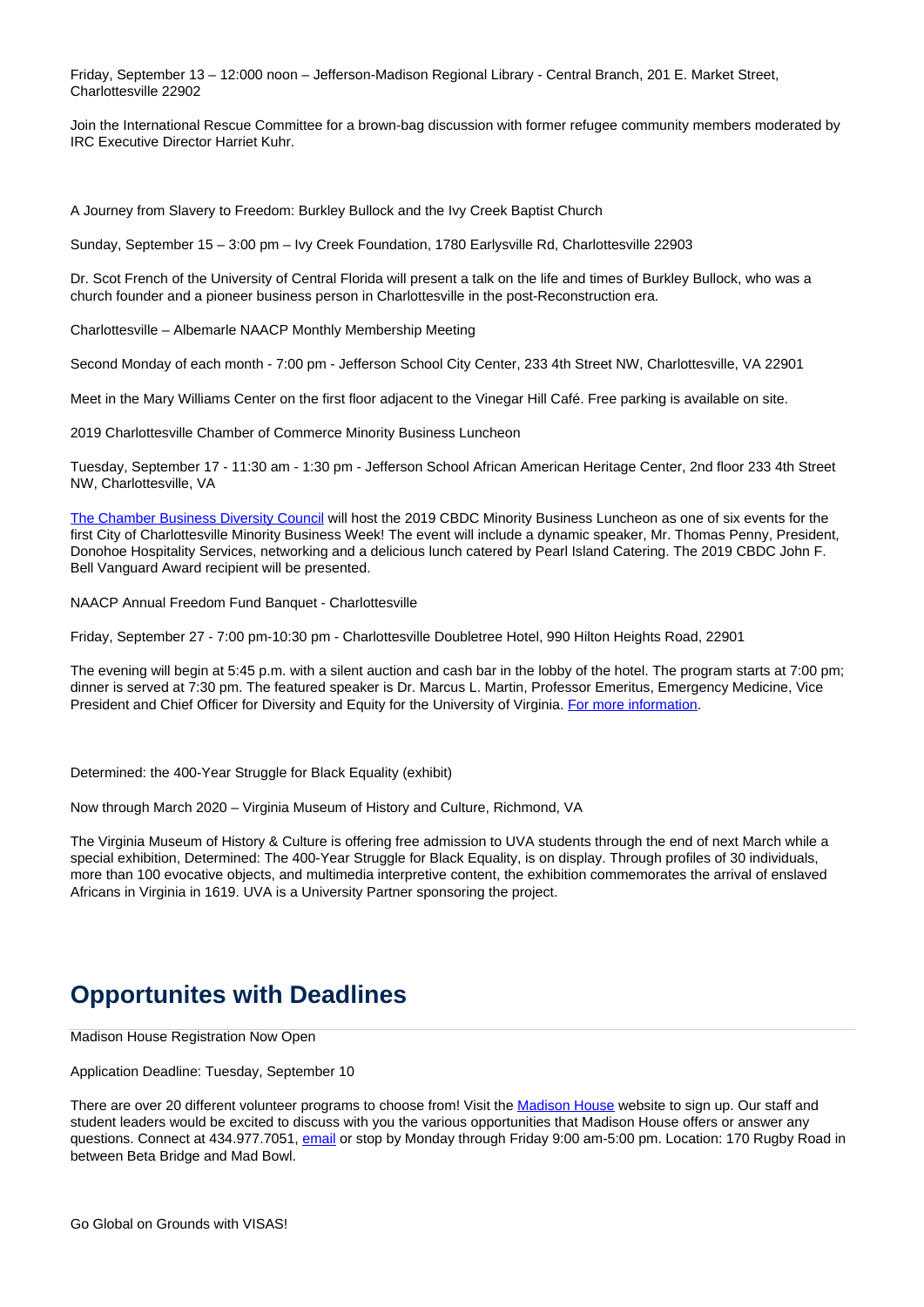Deadline for New Volunteers: Tuesday, September 10 at 11:59 pm

Volunteers with International Students, Scholars, and Staff (VISAS) is an organization that provides programming to English language learners at the University of Virginia and its extended community. Our services are free of charge and available to international students (undergraduate, graduate, exchange, etc.), researchers, faculty, family members of students and faculty, and University staff. We are seeking both English language learners who would like to enroll in our programs, as well as UVA students/staff/administrators with native-level proficiency in English who can serve as volunteers in our various programs. If you are an English language learner, you can enroll in our programs using THIS LINK. If you are a UVa student with nativelevel English proficiency who would like to volunteer, you can access our application HERE.

Donald Payne International Development Fellowship

Application Deadline: Friday, November 1, 2019

The Payne Fellowship is a U.S. Agency for International Development (USAID) Program, administered by Howard University, which seeks to attract and prepare outstanding individuals for careers as USAID Foreign Service Officers. Candidates can be graduating seniors or college graduates with strong academic records and a desire to promote positive change in the world. The Payne program encourages the application of members of historically underrepresented groups in the Foreign Service and those with financial need. Selected fellows will receive support for graduate school and gain employment with USAID in an exciting and rewarding career in the Foreign Service. Eligibility requirements: U.S. citizenship, seeking admission to graduate school in fall 2019 for a two-year program in an area of relevance to the Foreign Service at a U.S.-based institution, and cumulative grade point average of 3.2 or higher on a 4.0 scale at the time of application. Apply here.

### **This Week in Black History**



Did you know…? After nearly 20 years of attempts by African-American entrepreneurs to purchase a station, Jesse B. Blayton Sr. opened the first Black-owned radio station WERD on Oct. 3, 1949. It wasn't Blayton's first time making history. In 1928, he became Georgia's first African-American certified public accountant. A few years earlier, he and a group of African-American businessmen founded the Mutual Federal Savings and Loan Association, for which he served as president. He also taught at Atlanta University. When Blayton bought the 1,000-watt radio station, he hired his son Jesse Jr. as station manager. From sunrise to sunset, it featured a mix of musical genres, from gospel to rhythm and blues, spun by "Jockey Jack" Gibson, one of the nation's most famous Black radio announcers. The station's success enabled the Blaytons to purchase a second station, KREL, in the Houston market.